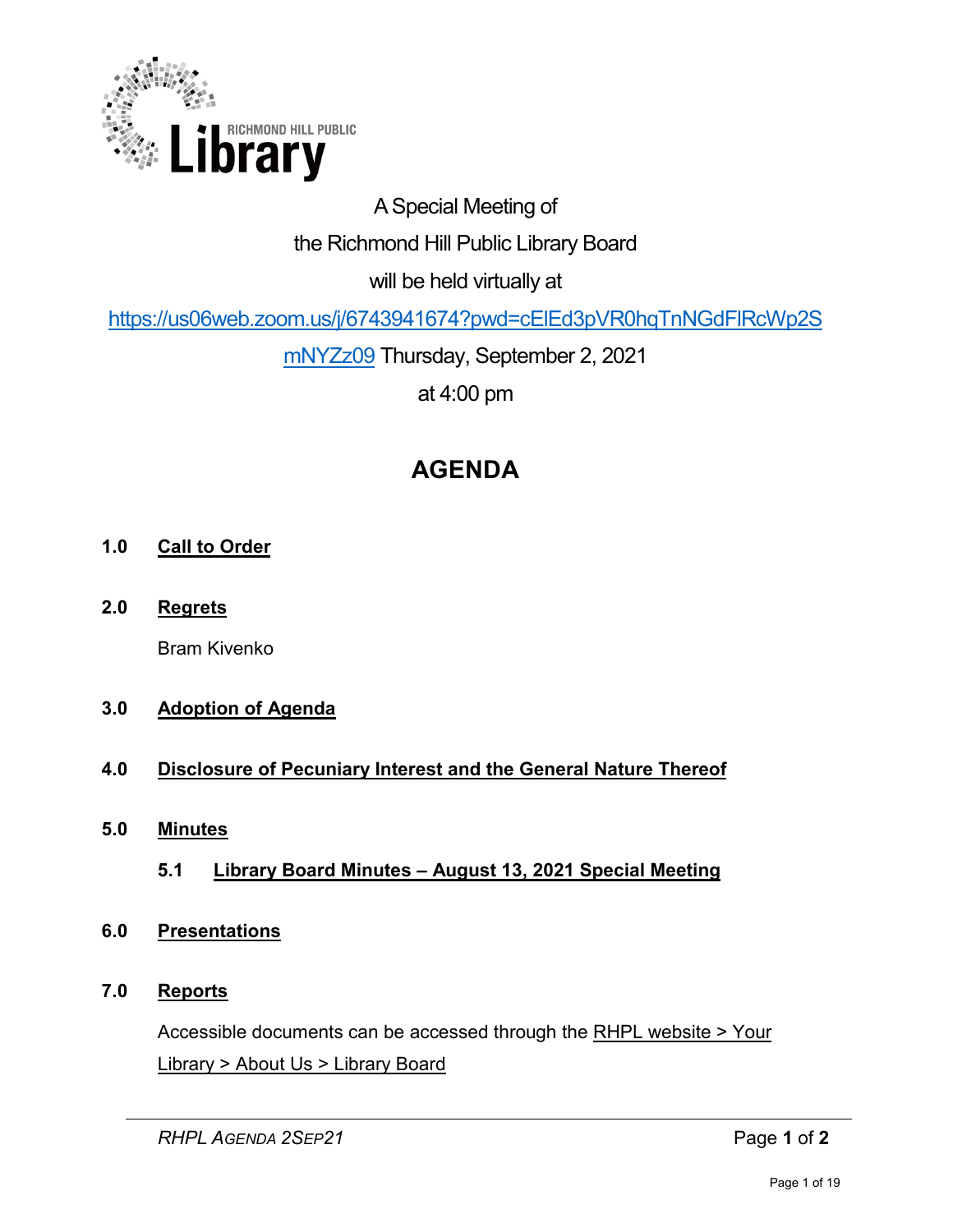# **7.1 2022 Operating Budget Report SRLIB21.20**

## **8.0 New Business**

8.1 **Member Motion – Board Chair G. Beros** – resignation of board member

## **9.0 Member Announcements**

## **10.0 Date of Next Meetings**

The next Regular Meeting of the Library Board will be held on: **Tuesday, September 28, 2021** virtually using video-teleconferencing technology**.** 

*Please advise Darren Solomon and Susan Quinn of regrets for attendance, by noon of the day of the meeting at e-mail: dsolomon@rhpl.ca and squinn@rhpl.ca*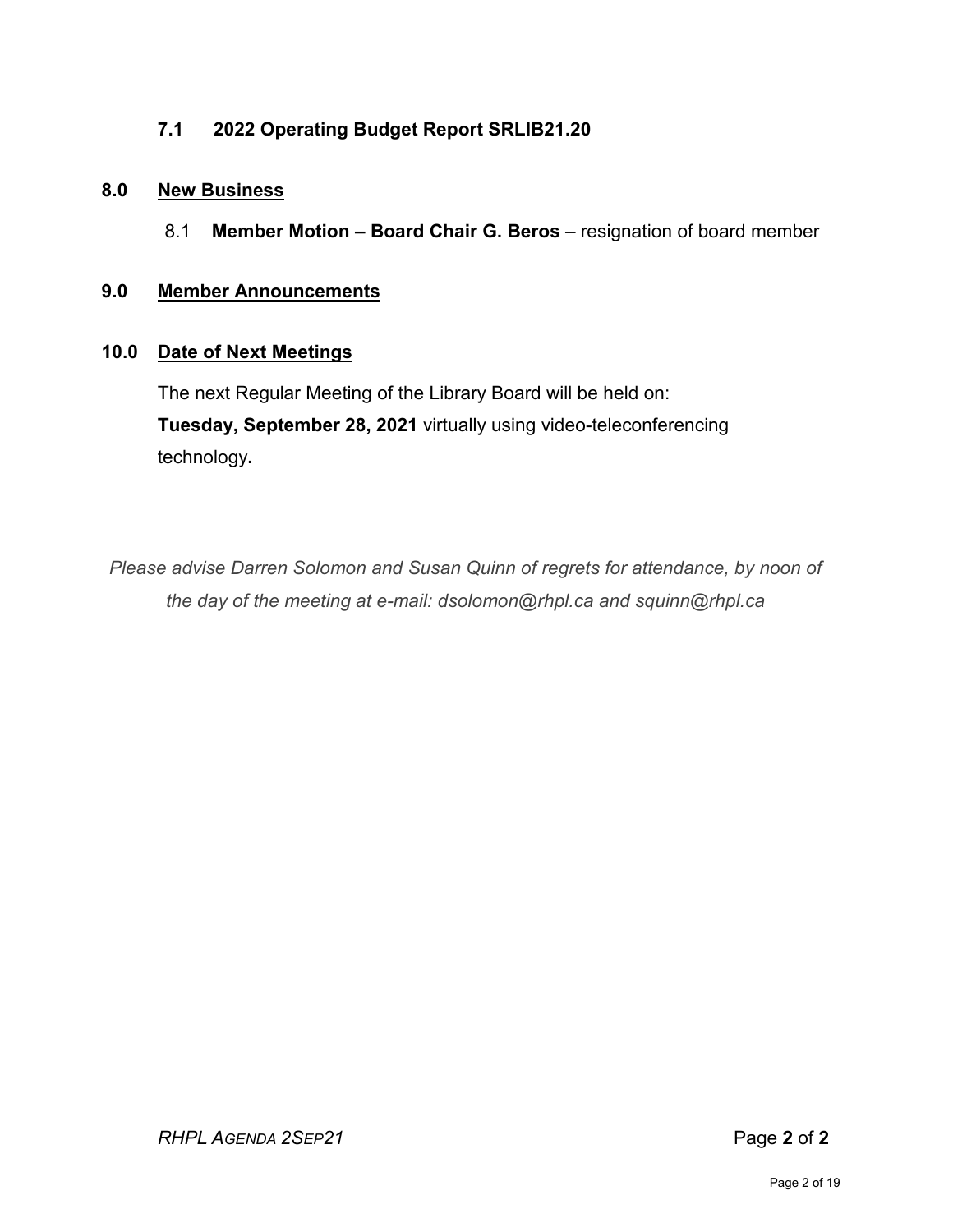**Agenda Item 5.1** 



# The Richmond Hill Public Library Board Friday, August 13, 2021

# **MINUTES**

The Richmond Hill Public Library Board held a special meeting on Friday, August 13, 2021 virtually using video-teleconferencing technology.

- **Present:** Councillor Greg Beros, Chair Frank DiPede Bram Kivenko Councillor Tom Muench Regional and Local Councillor Carmine Perrelli Rona Wang
- **Staff:** Darren Solomon, Chief Executive Officer Catherine Charles, Director, Collecions and Program Development Yunmi Hwang, Director, Branch Services Rob Jones, Director Information Technology/CIO, City of Richmond Hill Robin Fribance, Executive Manager, Experience & Strategy Michelle Splitter, Manager, Collections Andrew Li, Financial Management Advisor CFS, City of Richmond Hill Susan Quinn, Executive Administration Coordinator

# **1.0 Call to Order**

The Chair called the meeting to order at 4:00 p.m.

*RHPL BOARD DRAFT MINUTES 13AUG21 PAGE 1 OF 4*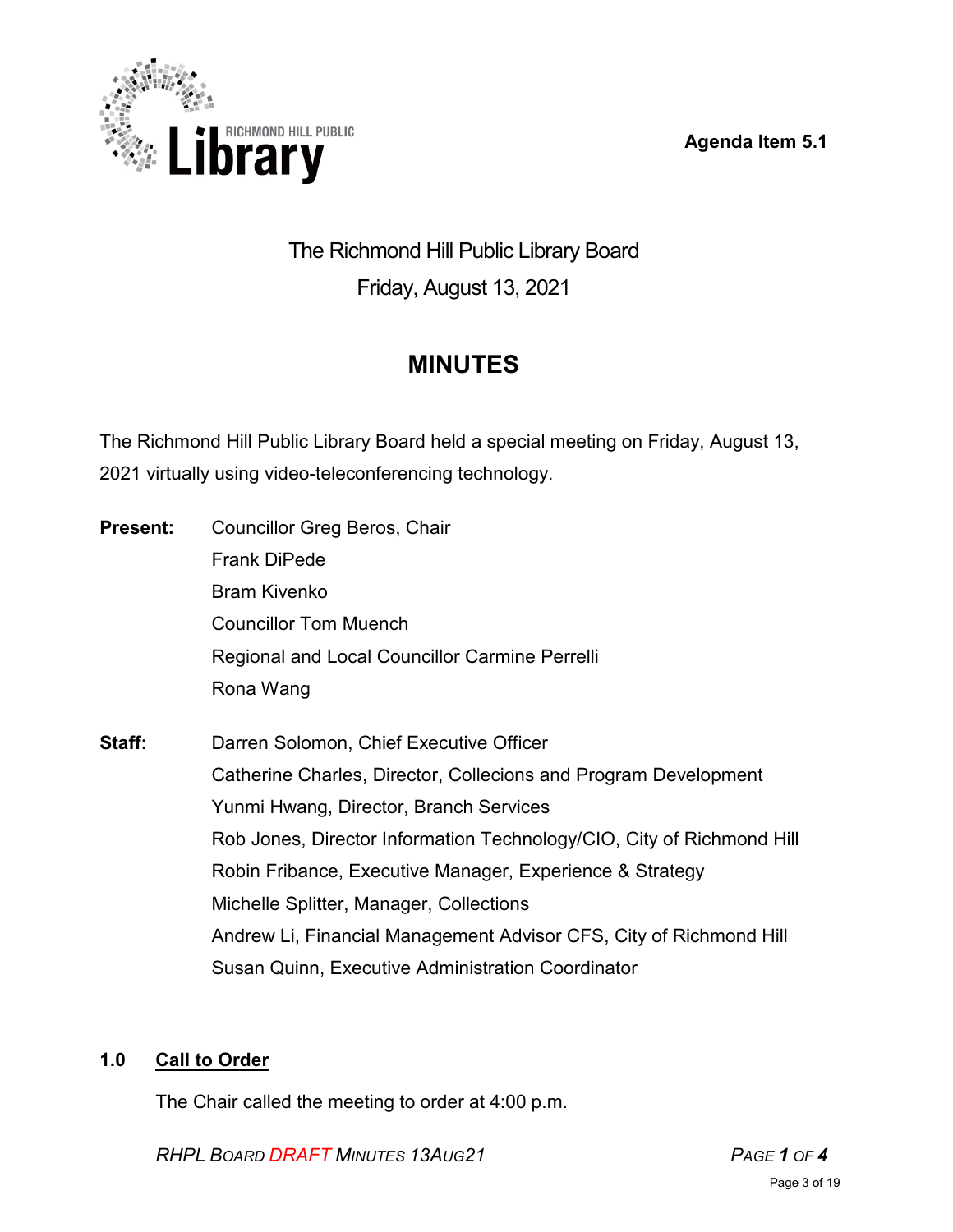## **2.0 Regrets**

Stephen Chait

Regional and Local Councillor Joe DiPaola, Vice Chair

Mahnaz Shahbazi (made several attempts to connect but was unsuccessful due to technology issues)

## **3.0 Adoption of Agenda**

**Motion:** 

21:48

### **Moved By:**

F. DiPede

### **Seconded by:**

R. Wang

**THAT** the Agenda of August 13, 2021 be adopted.

## **CARRIED UNANIMOUSLY**

## **4.0 Disclosure of Pecuniary Interest and the General Nature Thereof**

There were no disclosures of pecuniary interest.

#### **5.0 Minutes**

## **5.1 Library Board Minutes – June 22, 2021**

**Motion:**

 $21.49$ 

#### **Moved By:**

B. Kivenko

## **Seconded by:**

Regional and Local Councillor C. Perrelli

*RHPL BOARD DRAFT MINUTES 13AUG21 PAGE 2 OF 4*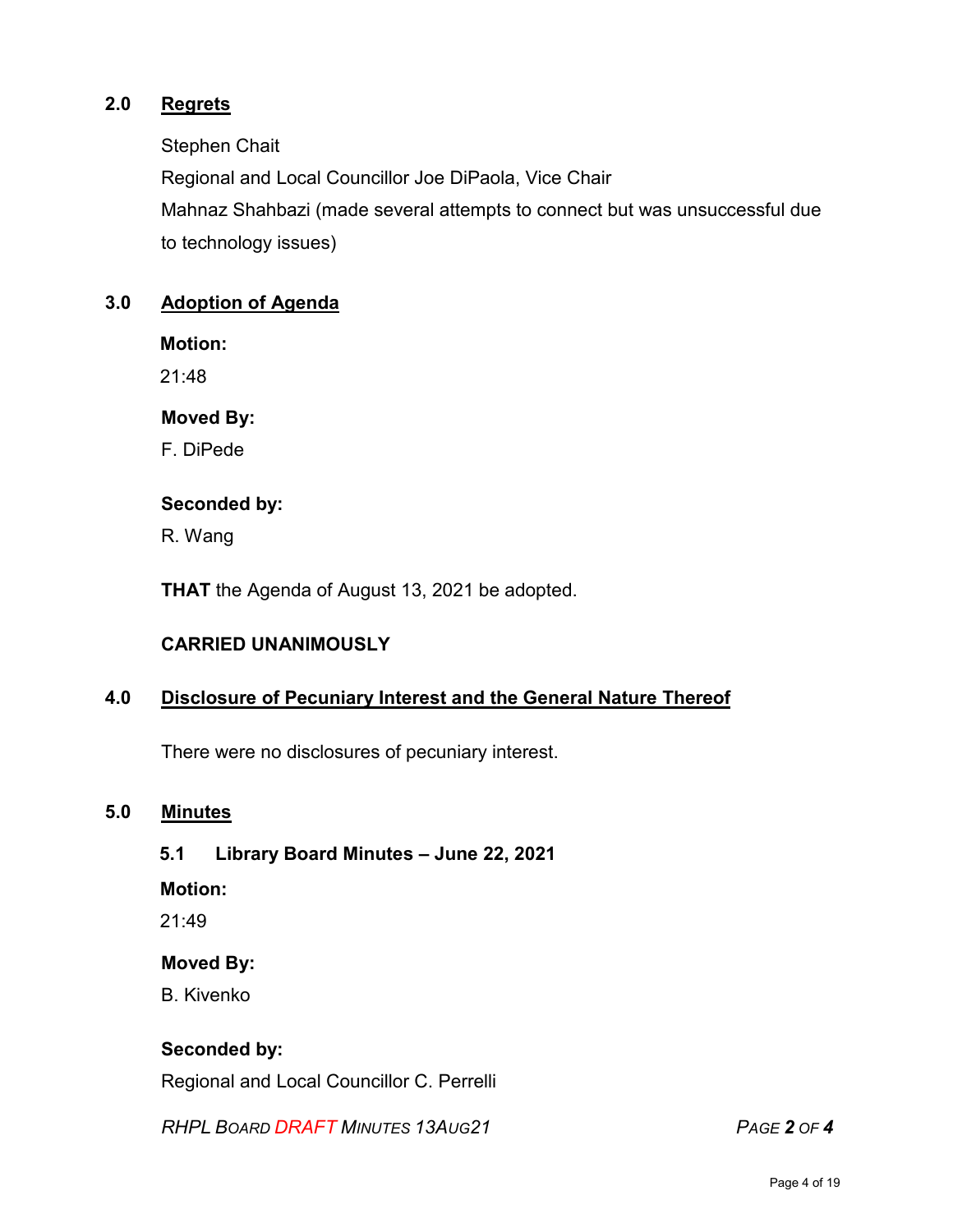**THAT** the Minutes of June 22, 2021 be adopted

## **CARRIED UNANIMOUSLY**

#### **6.0 Presentations**

None

## **7.0 Reports**

Accessible documents can be accessed through the [RHPL website > Your](https://www.rhpl.ca/your-library/about-us/library-board)  Library [> About Us > Library](https://www.rhpl.ca/your-library/about-us/library-board) Board

#### **7.1 2022 Capital Report SRLIB21.19**

**Motion:** 

 $21:50$ 

#### **Moved by:**

R. Wang

#### **Seconded by:**

F. DiPede

**THAT** the Library Board approve RHPL's 2022 Capital Budget requests so they may be moved to the City for funding consideration.

## **CARRIED UNANIMOUSLY**

#### **8.0 New Business**

None

#### **9.0 Member Announcements**

None

*RHPL BOARD DRAFT MINUTES 13AUG21 PAGE 3 OF 4*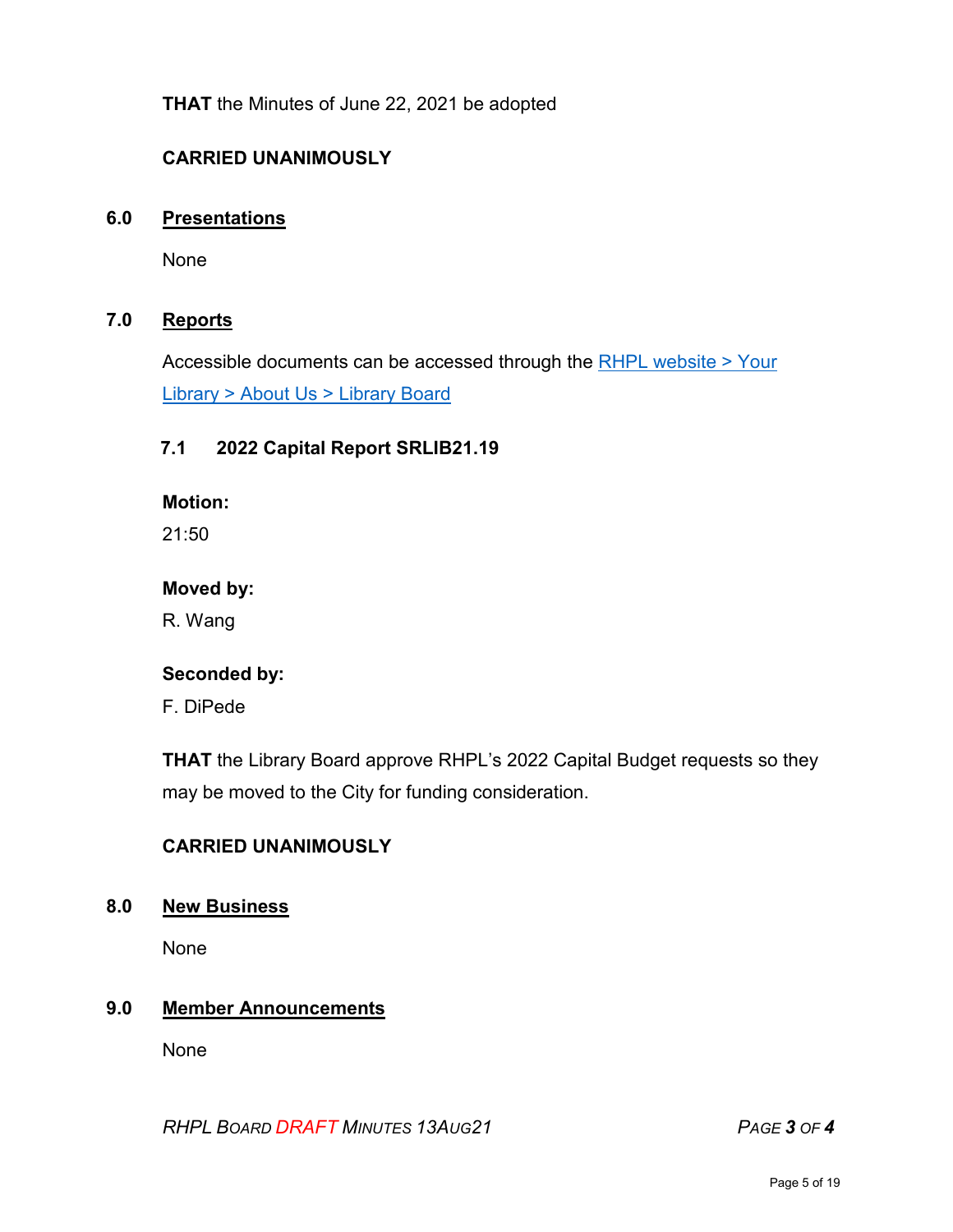## **10.0 Date of Next Meetings**

Special 2022 Budget Meetings of the Library Board will be held on:

## **Thursday, September 2, 2021 @ 4 p.m.**

virtually using video-teleconferencing technology.

The next Regular Meeting of the Library Board will be held on: **Tuesday, September 28, 2021** virtually using video-teleconferencing technology**.** 

### **11.0 Adjournment**

**Motion:** 

21:51

### **Moved By:**

B. Kivenko

## **Seconded by:**

Regional and Local Councillor C. Perrelli

**THAT** the meeting be adjourned at 4:11 p.m.

# **CARRIED UNANIMOUSLY**

Respectfully submitted,

"Signed version on file in the Administration Offices"

Councillor Greg Beros **Darren Solomon** 

Chair Chair Chief Executive Officer

*RHPL BOARD DRAFT MINUTES 13AUG21 PAGE 4 OF 4*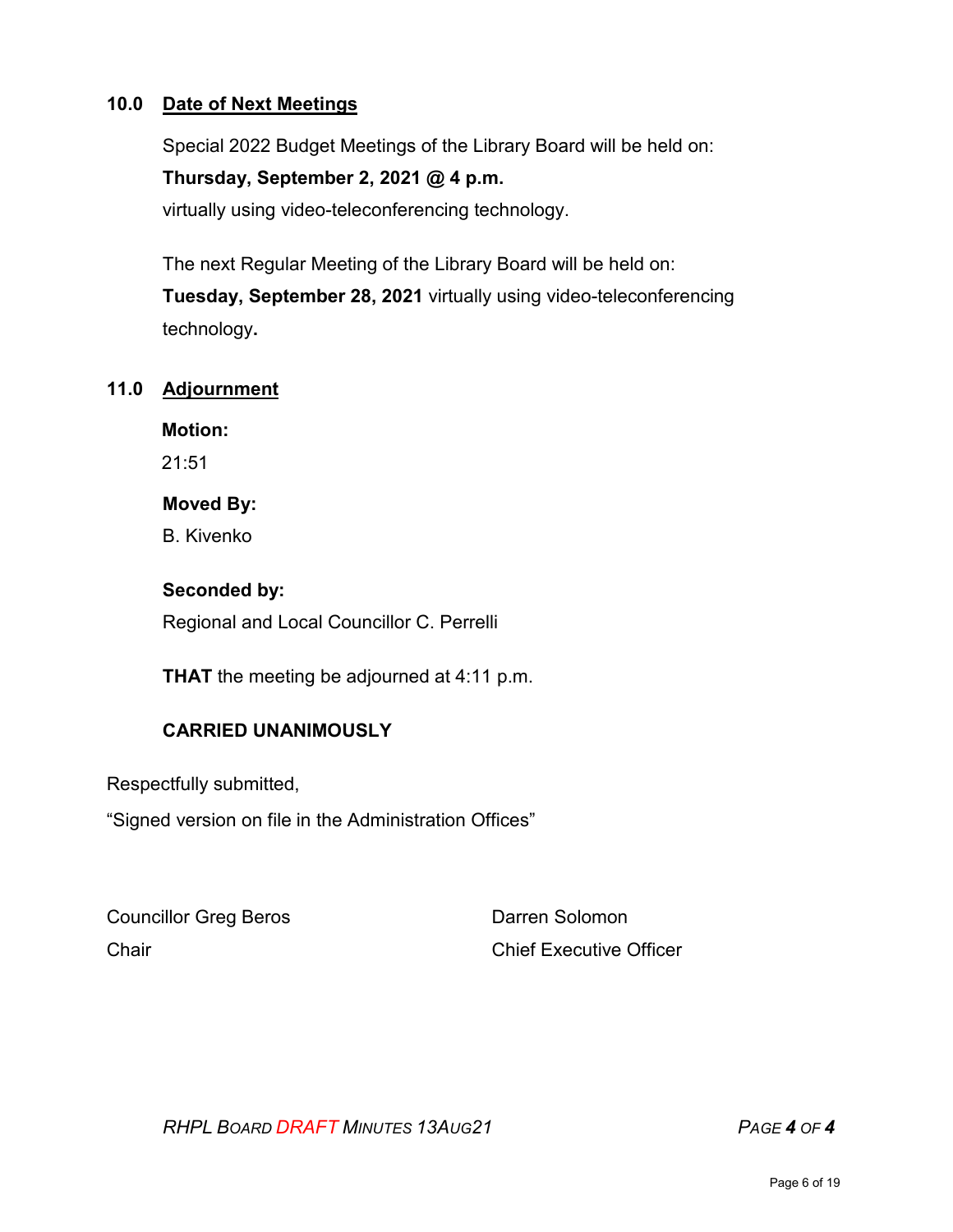Agenda Item 7.1



**Report Subject**: 2022 RHPL Operating Budget **Report For**: Approval **Meeting Date**: September 2, 2021 **Staff Report #**: SRLIB21.20 **To**: Richmond Hill Public Library Board **From**: Darren Solomon, Chief Executive Officer

# **SUMMARY**

Heading into 2022, the City has shifted its annual budgeting process to run earlier than in the past. Running concurrent to this process is RHPL's strategic planning initiative, which is nearing finalization. We purposefully mapped our strategic planning timeline to converge with budgeting deadlines, in order to develop the most informed Operating Budget possible.

We designed the budget to align to our new proposed strategic plan and, very importantly, to address some basic and essential longstanding capability gaps at the Library – which will enable us to work not only more effectively and efficiently, but also begin to enable the transformation and modernization of our organization and the value we deliver to the community.

The budget accounts for the following key considerations:

- 1. Tax Neutrality Target
- 2. Alignment to New RHPL Vision
- 3. Core Capabilities Gaps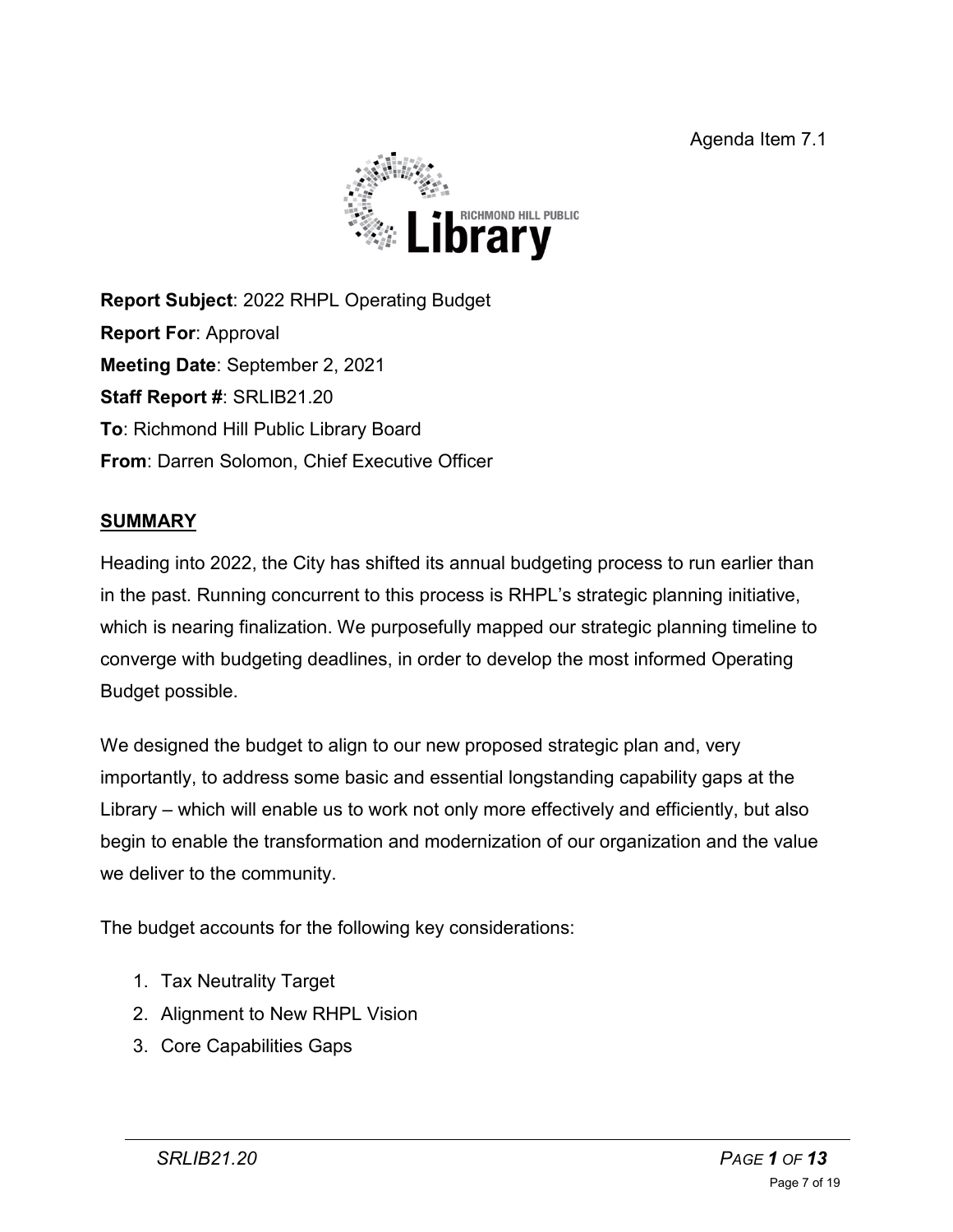The 2022 RHPL Operating Budget increase is \$430,800 (or 5.5%) which breaks into two main categories:

- Standard Personnel increases, such as cost of living, pay band adjustments and other staff-related costs, which amounts to \$191,900 (2.47%).
- Non-Personnel budget changes, which total \$238,900 (3.07%). The explanation behind this increase is detailed in the Bridge Summary section of this report. We plan to use the anticipated 2021 Library budget surplus to offset this increase.

Therefore the 2022 RHPL Operating Budget increase to the City is only \$191,900, which is equal to the total standard Personnel cost increases and which aligns with the City's approach to net neutrality on non-Personnel budget changes. We have reviewed this budget with the City's Finance team, and this win-win scenario will allow the Library to develop the foundational capabilities it needs while also supporting the City's 0% tax rate target.

## **RECOMMENDATION**

That the Richmond Hill Public Library Board:

- 1. Approve RHPL's 2022 Operating Budget so it may be moved to the City for funding consideration; and
- 2. Approve the transfer of RHPL's anticipated 2021 Operating Budget surplus to the Library Reserves in order to cover the 2022 non-Personnel Operating Budget increase.

## **RATIONALE**

In building the 2022 RHPL Operating Budget, we were guided by three key considerations:

**1. Tax Neutrality Target** – To support Council's direction of a 0% tax rate increase, City Finance has asked the Library to target a neutral year-over-year budget if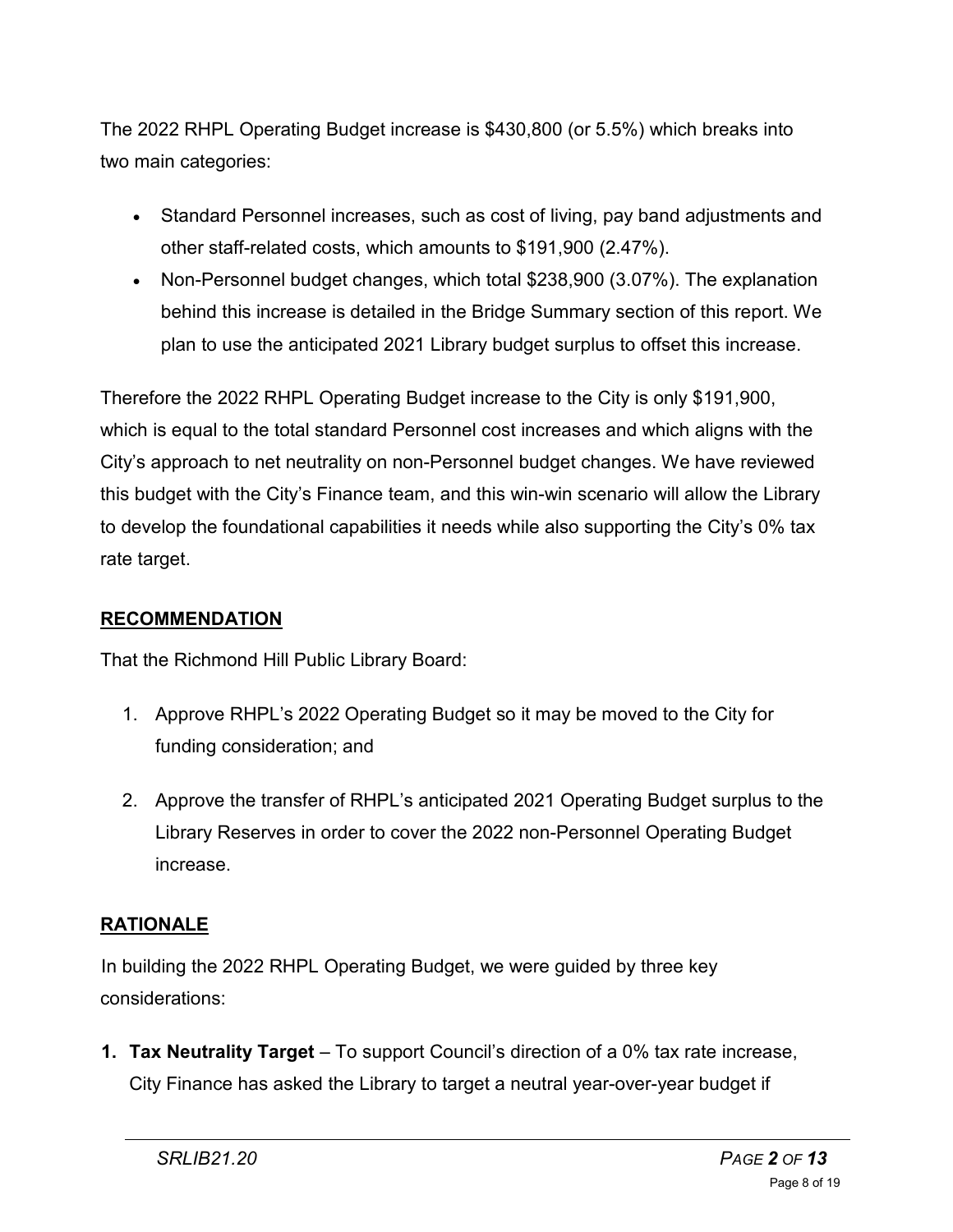possible. This target, though, excludes standard Personnel budget increases, which includes Cost of Living Allowance (COLA) adjustments, salary and pay band adjustments, the adjustment to Truth & Reconciliation Day being a day off to align with the City's closures, as well as anticipated salary adjustments that we expect to result from the renegotiation of our Collective Agreement. There are a lot of Library initiatives that require funding to move RHPL towards its new strategic goals but we also recognize that there are always competing requests, which become more pronounced in a constrained year. Given that tension, where feasible, we have worked creatively to defer dependent or less urgent initiatives to 2023, to maximize our 2022 Capital Budget requests and to minimize incrementality to the 2022 Operating Budget. Having said that, we believe there are a few necessary capability needs that are important for us to be able to move forward to improve the service to the community and work more effectively, which you will find in the budget bridge below. We plan to offset these incremental costs through anticipated 2021 surplus, and therefore the 2022 RHPL Operating Budget increase to the City is \$191,900, which is equal to only the standard Personnel cost increases and which aligns with the City's approach to net neutrality on non-Personnel budget changes.

- **2. Alignment to New RHPL Vision** Our new strategic plan is in its final stages of completion and presents a bold, exciting and transformative vision for the role the library will play in people's lives and for the value it will bring to the City. We will dive deeper into our proposed plan when we present it for approval at our regular September 28<sup>th</sup> Board meeting, but in order to proceed with budgeting we are basing our work on our proposed identity statements and strategic priorities, which have already been endorsed by the Strategic Planning Task force, the library's Executive Leadership Team and the Strategic Planning Steering Committee, which includes three Board members.
	- **Purpose** "As a strong cornerstone of Richmond Hill, we exist to improve your quality of life. Our role is to be a gathering place for our community and to provide equitable and universal access to resources."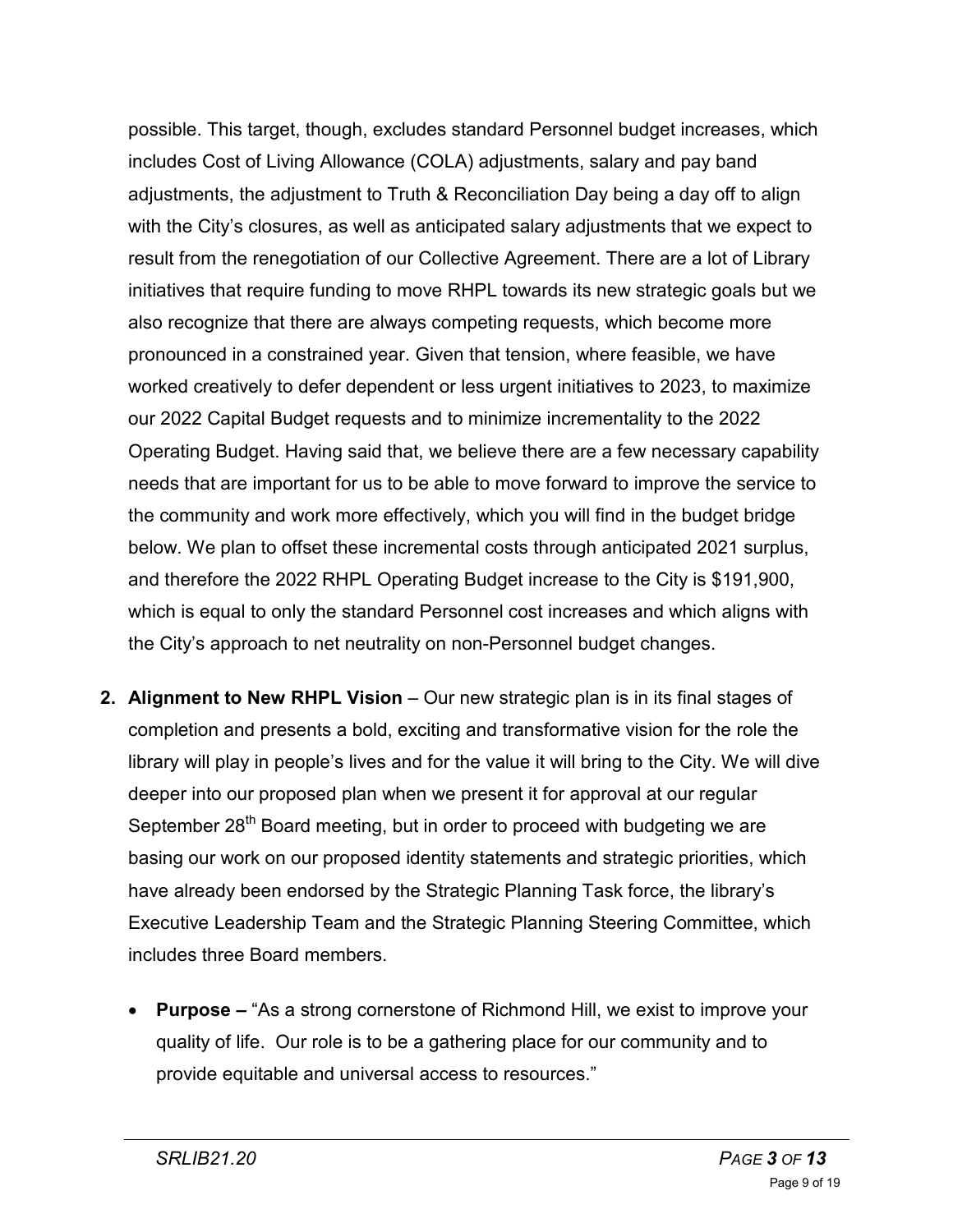- **Vision** "We're valued for our world-class library experiences that motivate you to confidently adapt and thrive in a world of change, and enhance Richmond Hill as a place to live, visit and do business."
- **Mission –** "We offer knowledge, experiences and resources that enable you to grow the capabilities you need to respond to personal, local, national and global challenges, trends and interests."
- **Priorities –** The graphic below shows our two strategic paths the front-end Customer Priorities and the back-end Enabler Priorities, which work together and drive each other.
- **Strategies –** Our strategies sit under each of the below Priorities. To create our 2022 Operating Budget we estimated the financial needs for each of our 37 strategic initiatives, and we were then able to absorb all of their project costs by either reallocating certain areas of our budget, funding them through Capital requests, or by deferring initiatives to 2023.

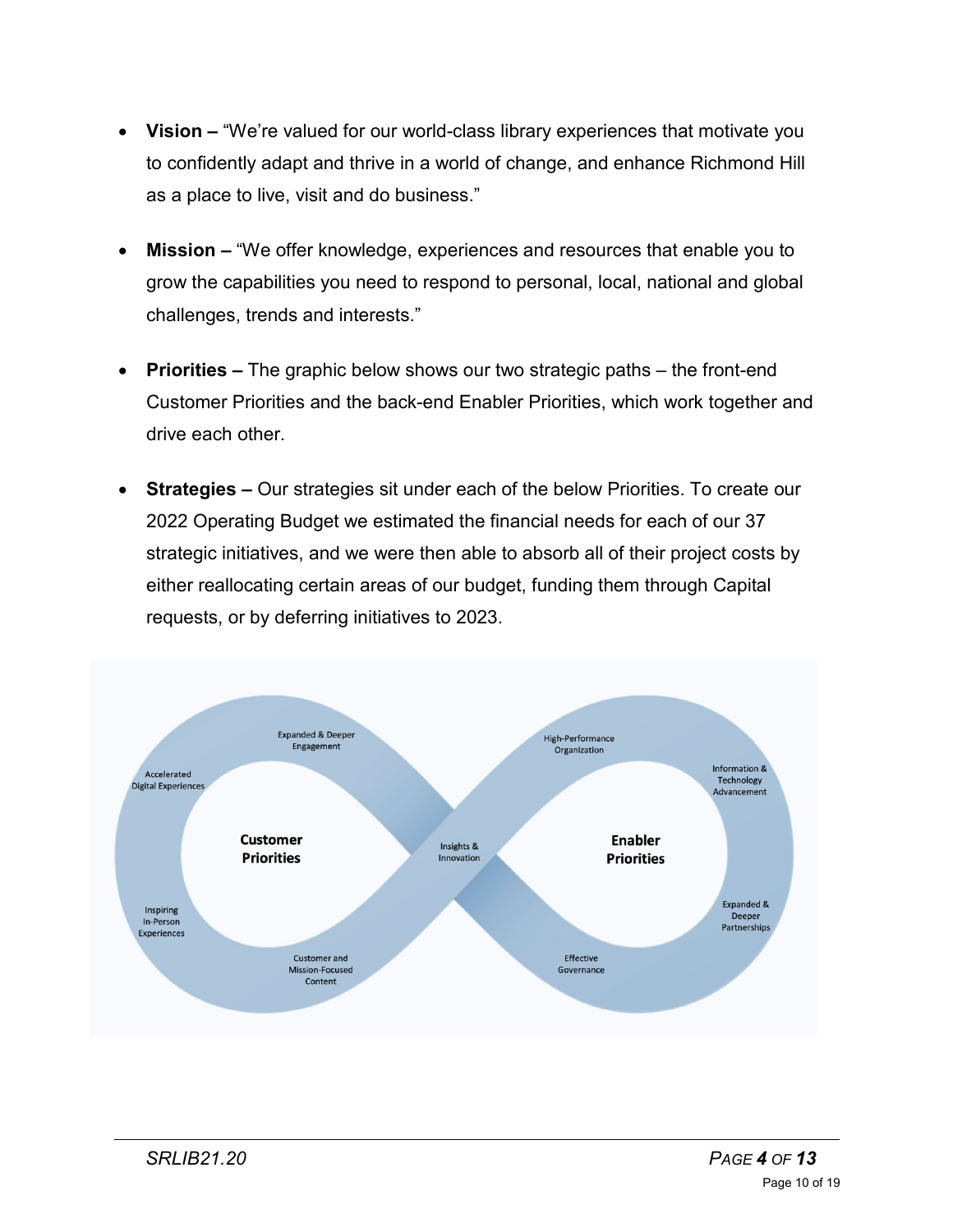**3. Core Capability Gaps** – Throughout 2021 we identified some capacity and service gaps in our business that stemmed from our shift to a shared service model with the City or that resulted from trying to improve service delivery to the community. We have worked to resolve most of these gaps through the reallocation of responsibilities and some minor structure changes, including, for example, centralizing programming to a system-wide level and rethinking how certain administrative tasks, such as onboarding and invoice processing, get done. But there are also some basic capability needs that the Library has surprisingly never actually had that are necessary to effectively operate a modern business. The first year of our strategic roadmap (2022) has been planned as a transition year that's focused on the building blocks – that is, developing the foundational capabilities and capacities required to trigger the rest of the plan and meet the strategic repositioning we are setting out to achieve. One of the high priority strategies that we've identified to this end is the need to align our organizational capabilities to enable the plans, and after a review against our strategic priorities we have determined that there are a few important capabilities that are necessary in the organization; as mentioned, these are basic gaps that have actually existed for some time but had never been addressed by the Library. Not addressing these capabilities puts our plans, our basic effectiveness and the value we are able to deliver to the community at risk. But given budgetary constraints we realize that we can't fill all of these gaps immediately so we have planned accordingly throughout 2021, with an eye on 2022 and beyond:

| <b>Capability</b><br>Gap | Why It's Needed                                                                                                                                                                                                                                                                                                                         | <b>Plan To Address Gap</b> |
|--------------------------|-----------------------------------------------------------------------------------------------------------------------------------------------------------------------------------------------------------------------------------------------------------------------------------------------------------------------------------------|----------------------------|
| Project<br>Management    | RHPL has never had project management as a practice<br>at the library, which is a significant root cause that<br>resulted in a consistent and lengthy backlog of<br>unexecuted projects. Current staff don't have the time or<br>specialized skills needed to effectively manage the<br>complexities of project management, which is an |                            |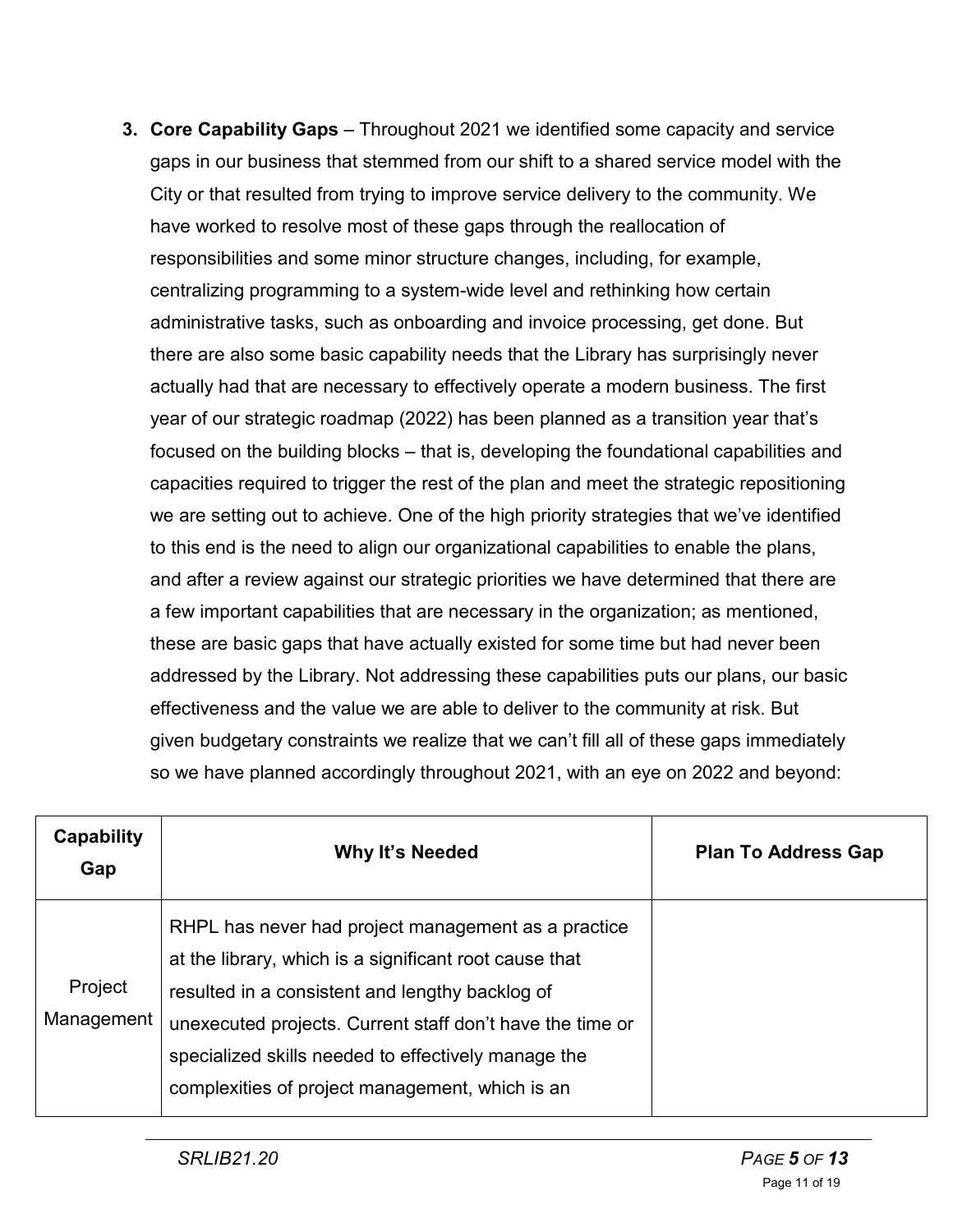important discipline in the execution of business plans. This past year we have put a focused effort on clearing the backlog of capital projects which, while progressing well, has not been without its challenges; the management of projects has become significantly more complicated and time-consuming given our new practice of working with City shared services, including Procurement, Risk and IT. We estimate that our Director of Branch Services was spending about 7 hours a week on task-oriented project activities and our Executive Manager of Experience & Strategy was spending about 10 hours a week on basic project activities, and this does not include the work of other managers and directors. This collective effort is not an effective use of our senior people's skills and time and creates inefficiency in our processes - resulting in reduced project capacity, slower time to market, added complexities, and lack of coordinated project oversight. We brought on a temporary Project Manager consultant as a short-term pilot to support our senior team on their projects, and the focused process rigor realized immediate and important benefits, including having someone proactively schedule timelines, tasks and responsibilities; update and maintain project status and progress; be the primary coordinator with City partners in Procurement, Risk and IT on day-today workflows and forecast planning; be the primary liaison with external project vendors and consultants on day-to-day scheduling, information transfer, budget coordination and other dealings; and provide master oversight and tracking of all major projects for visibility, status, budget adherence, risks and prioritization. This

Respecting the City's target of minimizing the addition of new full-time roles, we propose hiring a Project Manager as a consultant in 2022 to continue the momentum we have built, and to support the new influx of work and complexities that come with it. This cost would be offset from the anticipated 2021 Library budget surplus. We anticipate then converting this role to a full-time Personnel cost in 2023.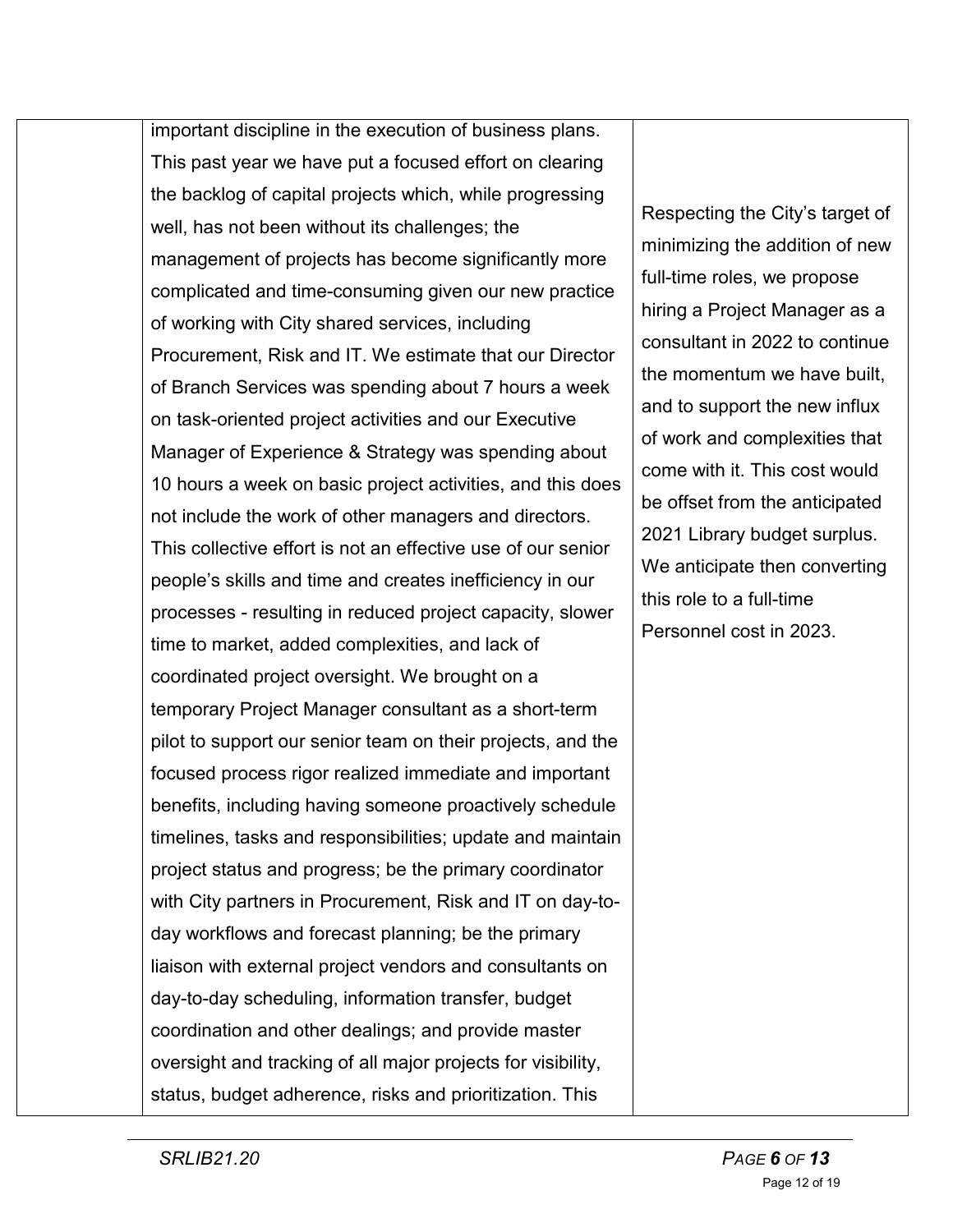|                          | allowed our staff to better focus on their areas of           |                                 |  |  |  |
|--------------------------|---------------------------------------------------------------|---------------------------------|--|--|--|
|                          | expertise and work, streamlined our work with the City        |                                 |  |  |  |
|                          | and our partners, and brought responsible governance to       |                                 |  |  |  |
|                          | project execution. Project management is a key enabler        |                                 |  |  |  |
|                          | role across all business sectors, and securing project        |                                 |  |  |  |
|                          | management as a capability in 2022 is necessary to            |                                 |  |  |  |
|                          | manage the implementation of our current projects and         |                                 |  |  |  |
|                          | new strategic initiatives.                                    |                                 |  |  |  |
| <b>Capability</b><br>Gap | Why It's Needed                                               | <b>Plan To Address Gap</b>      |  |  |  |
|                          | Our new strategic plan is driven by our mission to            |                                 |  |  |  |
|                          | prepare our community to be confident and resilient in a      |                                 |  |  |  |
|                          | fast-moving and ever-changing world. Fulfilling this          | Respecting the City's target of |  |  |  |
|                          | requires us to constantly have an eye on current and          |                                 |  |  |  |
|                          | future landscapes, and to then curate what we're seeing       | minimizing the addition of new  |  |  |  |
|                          | into usable information and insights for our community.       | full-time roles, we propose     |  |  |  |
|                          | At the same time, digital growth was a consistent theme       | hiring a Content Manager as a   |  |  |  |
|                          | heard throughout the strategic consultation process and       | consultant in 2022 to fill a    |  |  |  |
|                          | we are making a commitment to the community to bolster        | basic and essential need and    |  |  |  |
| Content                  | our digital presence to be much more relevant to them.        | to be a critical enabler of our |  |  |  |
| Management               | Our key challenge with this, though, is that, surprisingly,   | new vision. This cost would be  |  |  |  |
|                          | the Library has never actually had even one dedicated         | offset from the anticipated     |  |  |  |
|                          | role for content management on the website; it has            | 2021 Library budget surplus,    |  |  |  |
|                          | always been managed through side-of-the-desk tasks            | and we anticipate then          |  |  |  |
|                          | spread across several people who have no digital              | converting this role to a full- |  |  |  |
|                          | expertise. That lack of ownership, experience and             | time Personnel cost in 2023.    |  |  |  |
|                          | expertise is a strong contributor to the sub-optimal          |                                 |  |  |  |
|                          | experiences and discovery opportunities on our website        |                                 |  |  |  |
|                          | and app. Digital content managers are basic and               |                                 |  |  |  |
|                          | essential functions in every organization today; it is highly |                                 |  |  |  |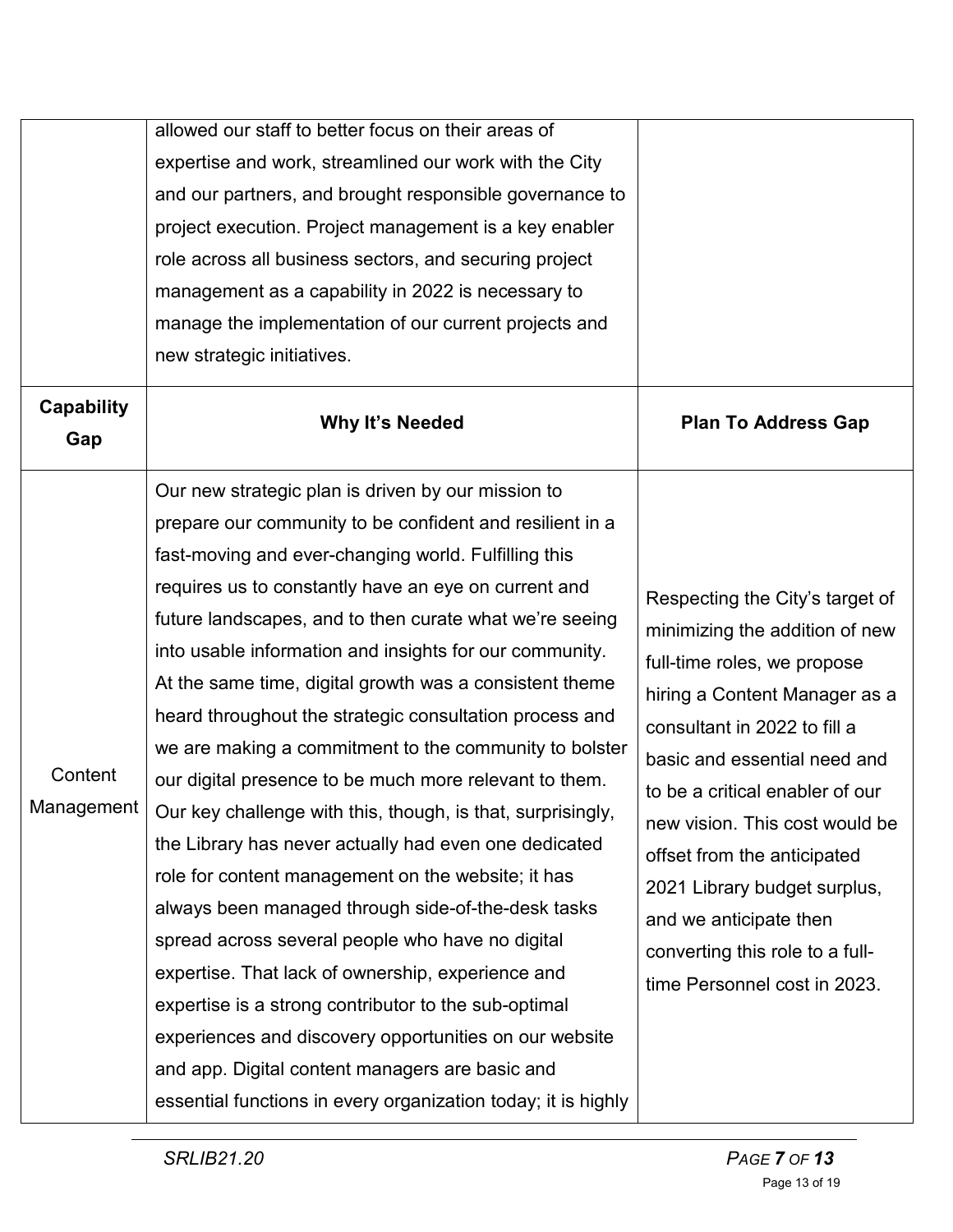|                              | unusual to not have anyone focused on the digital<br>experience, even within the urban library community. The<br>content management capability powers several of our<br>new strategic priorities, including bringing our digital<br>offerings up to modern expectations, curating a broader<br>global perspective for our customers, and encouraging<br>more discovery and conveying the value of the library.                                                                                                                                                                                                                                                                                                                                                                                                                                                                                                                                                                                                                                                                                                                                                                                                           |                                                                                                                                                                                                                                                                                                                                                                                                                                                                                                                                                              |
|------------------------------|--------------------------------------------------------------------------------------------------------------------------------------------------------------------------------------------------------------------------------------------------------------------------------------------------------------------------------------------------------------------------------------------------------------------------------------------------------------------------------------------------------------------------------------------------------------------------------------------------------------------------------------------------------------------------------------------------------------------------------------------------------------------------------------------------------------------------------------------------------------------------------------------------------------------------------------------------------------------------------------------------------------------------------------------------------------------------------------------------------------------------------------------------------------------------------------------------------------------------|--------------------------------------------------------------------------------------------------------------------------------------------------------------------------------------------------------------------------------------------------------------------------------------------------------------------------------------------------------------------------------------------------------------------------------------------------------------------------------------------------------------------------------------------------------------|
| Capability<br>Gap            | Why It's Needed                                                                                                                                                                                                                                                                                                                                                                                                                                                                                                                                                                                                                                                                                                                                                                                                                                                                                                                                                                                                                                                                                                                                                                                                          | <b>Plan To Address Gap</b>                                                                                                                                                                                                                                                                                                                                                                                                                                                                                                                                   |
| <b>Business</b><br>Analytics | As with every organization in today's world, the Library is<br>collecting a lot of data from many operating, customer<br>and environmental sources (not to mention the available<br>data that we are not collecting). What we are missing,<br>though, is the specialized expertise to develop a<br>business intelligence strategy, along with processes and<br>infrastructure, that governs and leverages our data in a<br>purposeful and meaningful way to help us better<br>understand our business, solve problems and make<br>more insight-driven and evidence-based decisions to<br>improve our operations and our value to the community.<br>To support the development of this capability, we<br>recently engaged a Business Analyst consultant to help<br>us evaluate our current state, design a basic data<br>strategy that will enable us to track a few key business<br>measures, and help us develop a decentralized approach<br>whereby each of our managers, for now, can take<br>ownership for their own data points to better manage<br>their business. In modern public and private<br>organizations, including libraries, business and data<br>analytics is a fundamental enabler that supports every | While important, we recognize<br>that we need to prioritize our<br>needs, especially in a<br>financially constrained year.<br>We feel the work being done in<br>2021 will provide us with a<br>basic starting point for 2022,<br>and any additional needs can<br>be addressed through ad hoc<br>project work for now. In<br>addition, the City IT is working<br>on developing its data<br>technology capabilities and we<br>have agreed to explore<br>opportunities to support the<br>Library. We anticipate<br>revisiting this need for the<br>2023 budget. |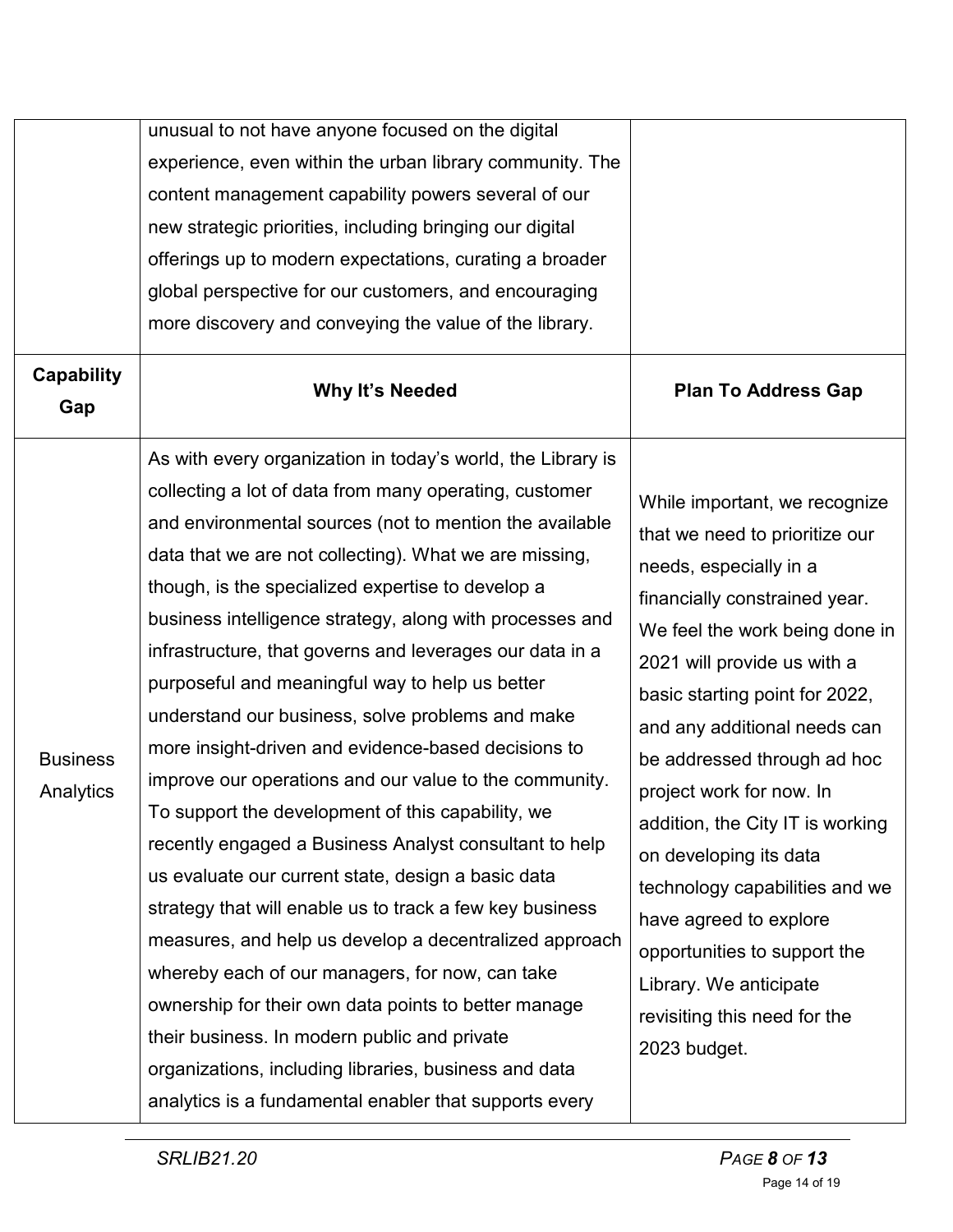|                          | aspect of operations and strategic plans.                                                                                                                                                                                                                                                                                                                                                                                                                                                                                                                                                                                                                                                                                                                                                                                                                                                                                                                                                                                                                                                                                                                                                                                                                                                                                                                                        |                                                                                                                                                                                                                                                                                                                                                                                                                                                                                                                                                                                                                                                                                                                          |
|--------------------------|----------------------------------------------------------------------------------------------------------------------------------------------------------------------------------------------------------------------------------------------------------------------------------------------------------------------------------------------------------------------------------------------------------------------------------------------------------------------------------------------------------------------------------------------------------------------------------------------------------------------------------------------------------------------------------------------------------------------------------------------------------------------------------------------------------------------------------------------------------------------------------------------------------------------------------------------------------------------------------------------------------------------------------------------------------------------------------------------------------------------------------------------------------------------------------------------------------------------------------------------------------------------------------------------------------------------------------------------------------------------------------|--------------------------------------------------------------------------------------------------------------------------------------------------------------------------------------------------------------------------------------------------------------------------------------------------------------------------------------------------------------------------------------------------------------------------------------------------------------------------------------------------------------------------------------------------------------------------------------------------------------------------------------------------------------------------------------------------------------------------|
| <b>Capability</b><br>Gap | Why It's Needed                                                                                                                                                                                                                                                                                                                                                                                                                                                                                                                                                                                                                                                                                                                                                                                                                                                                                                                                                                                                                                                                                                                                                                                                                                                                                                                                                                  | <b>Plan To Address Gap</b>                                                                                                                                                                                                                                                                                                                                                                                                                                                                                                                                                                                                                                                                                               |
| Marketing                | In a consumer landscape that is overloaded by<br>competing advertising and messaging across many<br>different and emerging channels, marketing is a basic<br>and essential capability for any public or private business<br>that offers products or services to an audience. One of<br>the important insights that surfaced through our strategic<br>planning process was that many people in the community<br>aren't aware of all of the services the Library offers, even<br>though they may need them. For the Library to maximize<br>the value that it delivers to the community, it needs to<br>ensure that the community maximizes the value it draws<br>from the library. To do so, we need to ensure that our<br>residents are aware of what we offer, that we connect<br>with them in relevant and contextual ways that drives<br>consideration, and that they understand the value we<br>deliver to the community. Doing that will result in more<br>library users and more frequent library usage. The<br>Library currently has one hybrid role in this area that has<br>a split focus between internal communications, customer<br>marketing, public and media relations, and web,<br>newsletter and social media updates; as a result, our<br>work in this area is tactical and not able to be as strategic<br>and proactive as needed in the delivery of awareness | While we build out other<br>capability areas and begin<br>executing our plan, we have<br>designed a way to temporarily<br>plug this need through three<br>key avenues: we are engaging<br>a marketing agency to support<br>us with the development of a<br>strategic marketing plan, as<br>well as to provide bench<br>strength and expertise on<br>larger marketing initiatives; we<br>have restructured one of our<br>existing open roles to focus on<br>the production of video<br>programming and to support<br>with our tactical marketing<br>needs; and the new Content<br>Manager will provide support<br>through digital content<br>development and<br>management. We anticipate<br>revisiting this need for the |
|                          | and consideration to the customer.                                                                                                                                                                                                                                                                                                                                                                                                                                                                                                                                                                                                                                                                                                                                                                                                                                                                                                                                                                                                                                                                                                                                                                                                                                                                                                                                               | 2023 budget.                                                                                                                                                                                                                                                                                                                                                                                                                                                                                                                                                                                                                                                                                                             |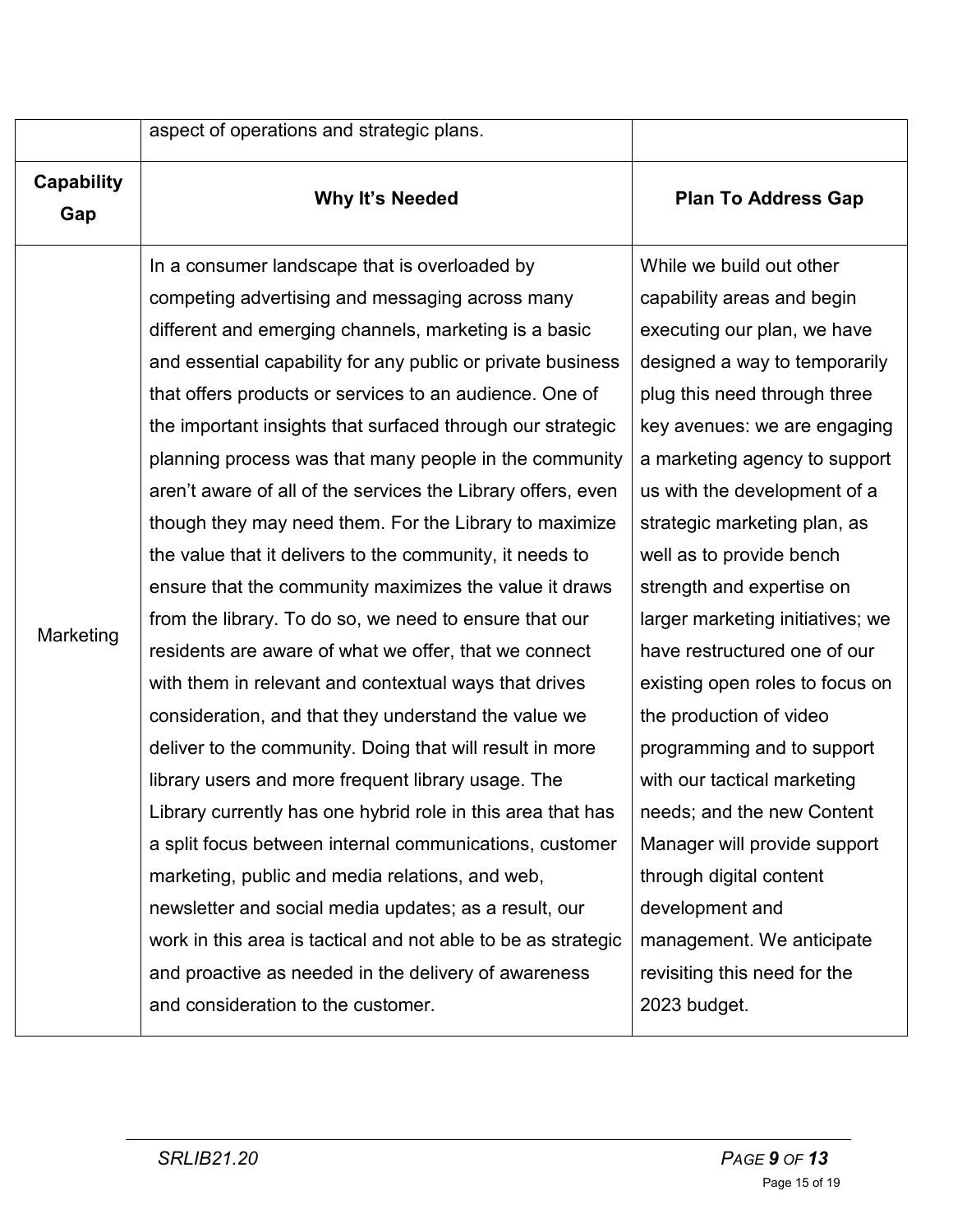# **Bridge Summary**

To create a more effective process internally some budget items have been delegated to different members of the organization, in order to better align costs with revenues, to centralize some costs to achieve efficiencies where possible, and to empower managers to take more ownership of their budget areas.

The 2022 Operating Budget reflects the directions of our proposed new strategic plan, which will be presented at the next Board Meeting. It assumes a return to a new normal operating scenario, while allowing for some ongoing day-to-day COVID-19 considerations factored in. We are proposing a \$191,900 (or 2.47%) year-over-year increase to the City grant to cover the standard Personnel increases; whereas the remaining increase of \$238,900 would be covered by a transfer from the Library Reserves via the anticipated 2021 surplus, which would enable significant strategic and operational benefits.

Key bridge notes for the 2022 budget include:

- Personnel The increased costs reflect cost of living adjustments that align with the City and RHPL's Collective Agreement, salary and pay band adjustments, statutory holiday pay for Library closures due to the new National Day of Truth and Reconciliation holiday, as well as anticipated salary adjustments that we expect to result from the renegotiation of our next Collective Agreement.
- Contracts & Services The key driver and majority of our increase reflects the two new contract engagements for a Project Manager and Content Manager, as detailed above as part of the Core Capabilities Gaps. The only other notable changes include increased costs from City IT for upgraded fibre data services as well as additional courier costs related to the Southern Ontario Library Service (which has since been restructured as the Ontario Library Service) which pulled a longstanding subsidy that previously supplemented the costs of inter-branch material deliveries. The budget also factors in cost savings from centralizing our programming and other efficiencies.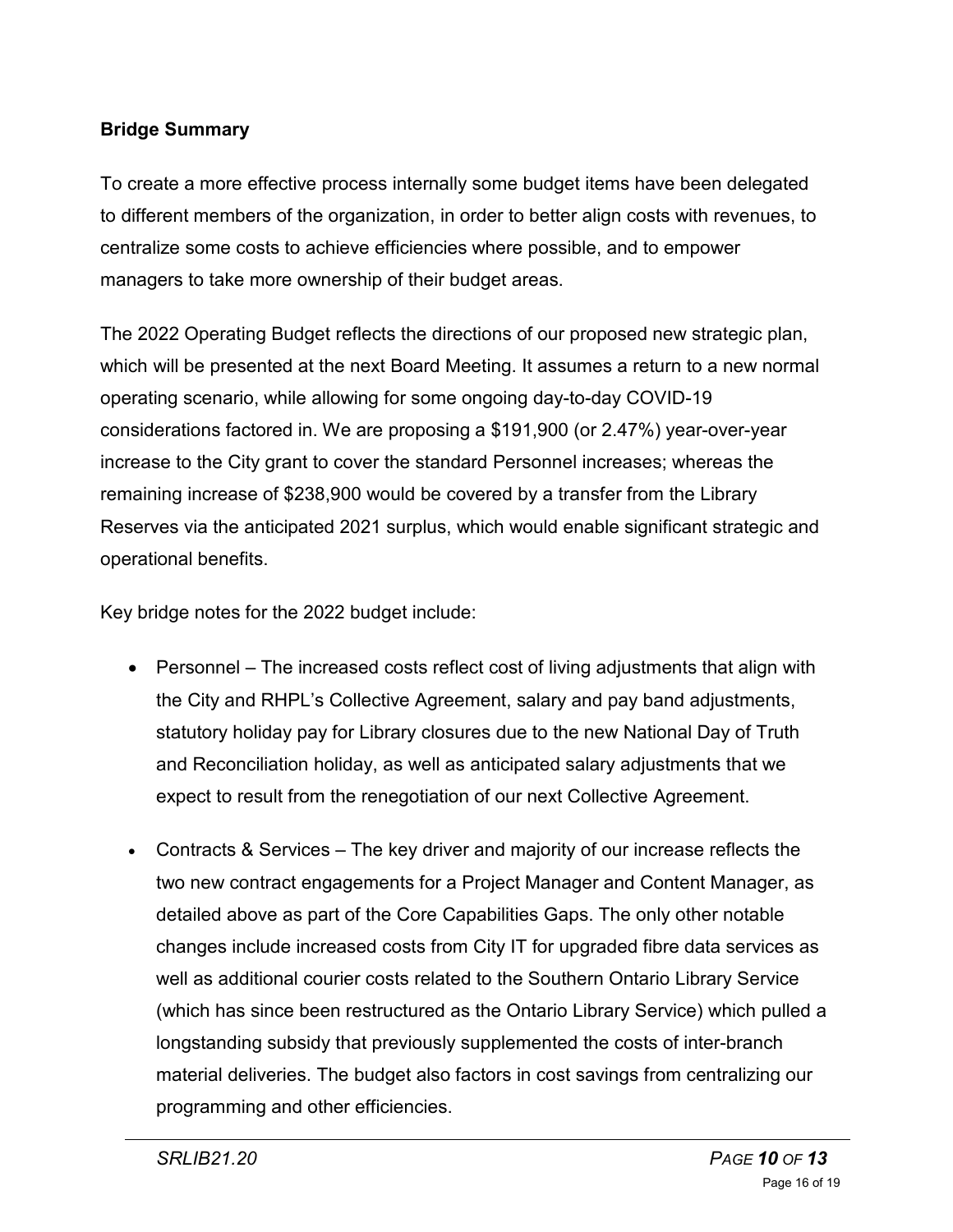- Materials & Supplies We will realize some cost savings from the reduction of our COVID-19 supplies and other efficiencies.
- Collection Development and Transfer from R&R Reserve Fund Increase in collection development expenses are mainly offset by an increase in funding from the R&R Reserve Funds.
- Revenues Our funding from the York Region District School Board for Richmond Green Library is expected to decrease slightly due to the decrease in some related costs and the repurposing of part-time roles from Richmond Green (and Central) to develop a new system-wide position that will improve customer service at a broader level and result in a small net personnel savings.

|                                                                             |               | 2020          | 2021            | 2021          | 2022                   | <b>BUDGET</b>          |           |
|-----------------------------------------------------------------------------|---------------|---------------|-----------------|---------------|------------------------|------------------------|-----------|
|                                                                             | 2020          | Approved      | <b>Actual</b>   | Approved      | <b>Draft</b>           | Change from 2021       |           |
|                                                                             | Actual        | <b>Budget</b> | <b>July YTD</b> | <b>Budget</b> | <b>Budget</b>          | \$                     | %         |
| <b>Base Budget</b>                                                          |               |               |                 |               |                        |                        |           |
| <b>Expenditures</b>                                                         |               |               |                 |               |                        |                        |           |
| Personnel                                                                   | 6,125,731     | 7,209,700     | 3,264,340       | 6,864,500     | 7,056,400              | 191,900                | 2.8%      |
| <b>Collection Development</b>                                               | 742.598       | 628,200       | 571.657         | 624.300       | 930.400                | 306,100                | 49.0%     |
| <b>Contracts &amp; Services</b>                                             | 729,539       | 1,047,400     | 335,447         | 1,352,800     | 1,584,200              | 231,400                | 17.1%     |
| Materials & Supplies                                                        | 331,967       | 135,200       | 28,702          | 145,900       | 134,800                | (11, 100)              | $(7.6\%)$ |
| Transfer to Library Reserves                                                | 554,600       |               |                 |               |                        |                        |           |
| Transfer to R&R Reserve Fund                                                | 527,400       | 527,400       | 175,000         | 300,000       | 300,000                |                        | 0.0%      |
| <b>Total Expenditures</b>                                                   | 9,011,834     | 9.547.900     | 4,375,146       | 9,287,500     | 10.005.800             | 718,300                | 7.7%      |
| <b>Revenues</b>                                                             |               |               |                 |               |                        |                        |           |
| Provincial & Special Grant                                                  | (122, 199)    | (122, 200)    |                 | (122, 200)    | (122, 200)             |                        | 0.0%      |
| <b>Library Generated Revenue</b>                                            | (74, 457)     | (338,700)     | (13,900)        | (200, 100)    | (200, 800)             | (700)                  | 0.3%      |
| YRDSB for RG Library                                                        | (303,900)     | (301,500)     |                 | (310, 400)    | (297, 200)             | 13,200                 | $(4.3\%)$ |
| Transfer from Library Reserve                                               |               | (450,000)     | (161, 800)      | (277, 300)    | (277, 300)             |                        | 0.0%      |
| Transfer from R&R Reserve Fund                                              | (600,000)     | (600, 000)    | (350,000)       | (600, 000)    | (900,000)              | (300,000)              | 50.0%     |
| <b>Municipal Grant</b>                                                      | (7, 911, 278) | (7,735,500)   | (4,536,900)     | (7,777,500)   | (7, 777, 500)          |                        | $0.0\%$   |
| <b>Total Revenues</b>                                                       | (9,011,834)   | (9,547,900)   | (5,062,600)     | (9,287,500)   | (9,575,000)            | (287, 500)             | 3.1%      |
| <b>Net Budget</b>                                                           |               |               |                 | ٠             | 430,800                | 430,800                |           |
| <b>Municipal Grant</b><br>Transfer from Library Reserve<br>$(2021$ Surplus) |               |               |                 |               | (191.900)<br>(238,900) | (191.900)<br>(238,900) |           |
| (Surplus)/Deficit                                                           |               |               | (687, 454)      |               |                        |                        | 0.0%      |

Based on the above 2022 Operating Budget schedule, RHPL will fund budget needs by transferring \$238,900 of anticipated 2021 surplus from Library Reserves, and request an increase to the City's Municipal Grant of \$191,900 to cover necessary Personnel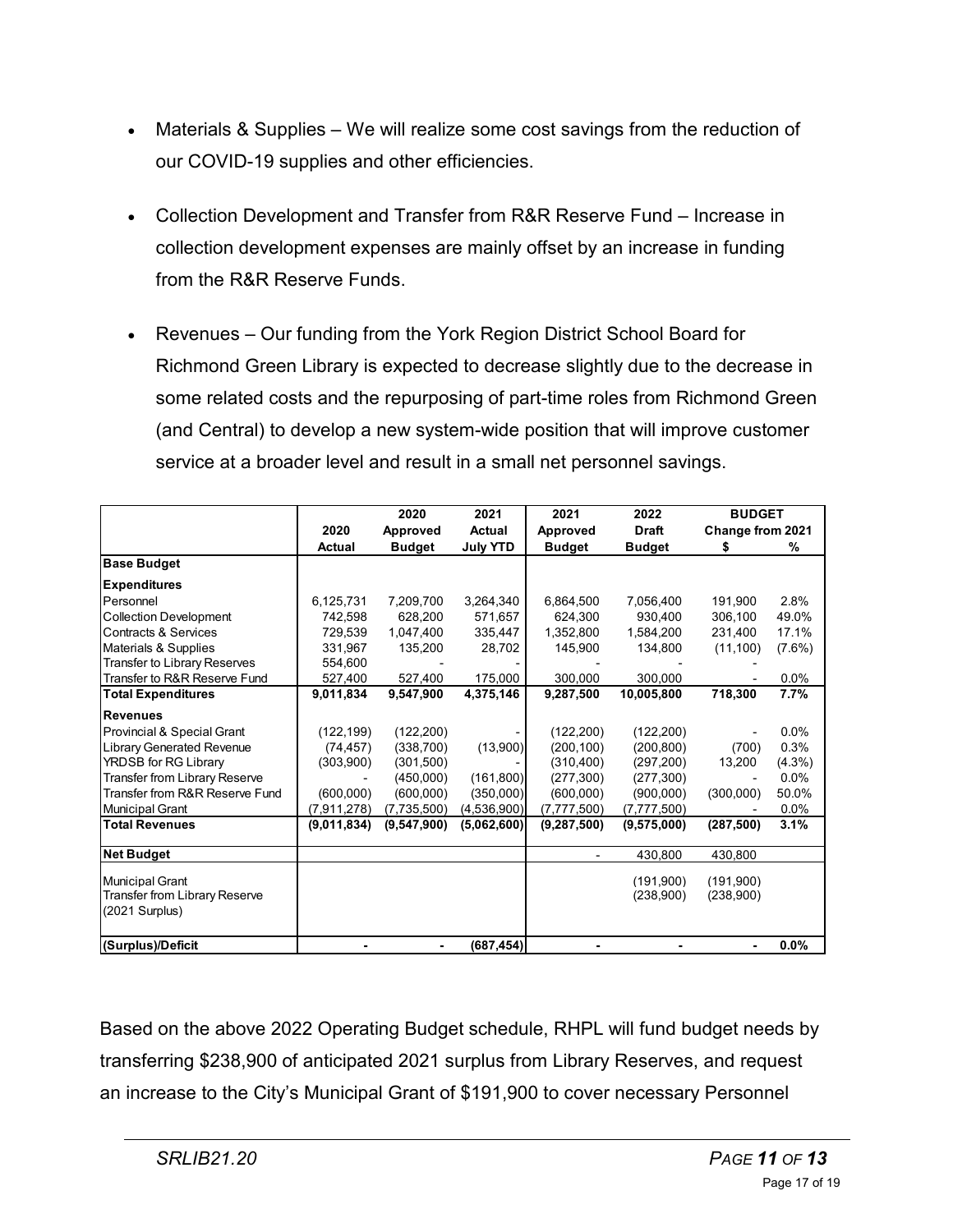increases, which aligns with the City's approach to net neutrality on non-Personnel budget changes.

Looking ahead to the 2023 Operating Budget, it is anticipated that both the transfer from Library Reserves and Contracts & Services will be reduced by similar amounts as the Project Manager and Content Manager will be an incremental budget request under Full-Time Personnel.

# **COVID-19 Operating Budget Risk Adjustment**

As with other departments in the City, the Library has also created a risk-adjusted 2022 budget, which reflects the estimated impact of another COVID-19 outbreak or a significant regression in provincial guidelines. Given vaccination rates and continued government and health authority efforts we believe another full closure is unlikely and have budgeted accordingly to develop an overall COVID-19 risk-adjusted budget with a net decrease of \$254,800.

|                                     |                          | 2020          | 2021            | 2021          | 2022          | 2022         | <b>BUDGET CHANGE</b> |           |
|-------------------------------------|--------------------------|---------------|-----------------|---------------|---------------|--------------|----------------------|-----------|
|                                     | 2020                     | Approved      | Actual          | Approved      | Draft         | <b>COVID</b> | From 2022 Draft      |           |
|                                     | Actual                   | <b>Budget</b> | <b>July YTD</b> | <b>Budget</b> | <b>Budget</b> | <b>Draft</b> | \$                   | %         |
| <b>Base Budget</b>                  |                          |               |                 |               |               |              |                      |           |
| <b>Expenditures</b>                 |                          |               |                 |               |               |              |                      |           |
| Personnel                           | 6,125,731                | 7,209,700     | 3,264,340       | 6,864,500     | 7,056,400     | 6,746,700    | (309,700)            | 2.8%      |
| <b>Collection Development</b>       | 742.598                  | 628,200       | 571,657         | 624.300       | 930.400       | 930,400      |                      | 49.0%     |
| <b>Contracts &amp; Services</b>     | 729.539                  | 1,047,400     | 335,447         | 1,352,800     | 1,584,200     | 1,536,000    | (48,200)             | 17.1%     |
| Materials & Supplies                | 331.967                  | 135,200       | 28,702          | 145,900       | 134,800       | 124,100      | (10, 700)            | $(7.6\%)$ |
| <b>Transfer to Library Reserves</b> | 554,600                  |               |                 |               |               |              |                      |           |
| Transfer to R&R Reserve Fund        | 527,400                  | 527,400       | 175,000         | 300,000       | 300,000       | 300,000      |                      | $0.0\%$   |
| <b>Total Expenditures</b>           | 9,011,834                | 9,547,900     | 4,375,146       | 9,287,500     | 10,005,800    | 9,637,200    | (368, 600)           | 7.7%      |
| <b>Revenues</b>                     |                          |               |                 |               |               |              |                      |           |
| Provincial & Special Grant          | (122, 199)               | (122, 200)    |                 | (122,200)     | (122, 200)    | (122, 200)   |                      | $0.0\%$   |
| Library Generated Revenue           | (74, 457)                | (338,700)     | (13,900)        | (200, 100)    | (200, 800)    | (100, 400)   | 100,400              | 0.3%      |
| YRDSB for RG Library                | (303,900)                | (301,500)     |                 | (310, 400)    | (297, 200)    | (283, 800)   | 13,400               | $(4.3\%)$ |
| Transfer from Library Reserve       | $\overline{\phantom{a}}$ | (450,000)     | (161, 800)      | (277, 300)    | (516, 200)    | (516, 200)   | ٠                    | 86.2%     |
| Transfer from R&R Reserve Fund      | (600,000)                | (600,000)     | (350,000)       | (600,000)     | (900,000)     | (900,000)    | ٠                    | 50.0%     |
| <b>Municipal Grant</b>              | (7,911,278)              | (7,735,500)   | (4,536,900)     | (7, 777, 500) | (7,969,400)   | (7,969,400)  |                      | 2.5%      |
| <b>Total Revenues</b>               | (9,011,834)              | (9,547,900)   | (5,062,600)     | (9, 287, 500) | (10,005,800)  | (9,892,000)  | 113,800              | 7.7%      |
|                                     |                          |               |                 |               |               |              |                      |           |
| Subtotal (Surplus)/Deficit          |                          |               | (687,454)       |               |               |              | (254, 800)           |           |

# **Library Reserves**

The Special Purpose Reserves activity accounts for aforementioned business considerations plus previously-approved allocations: